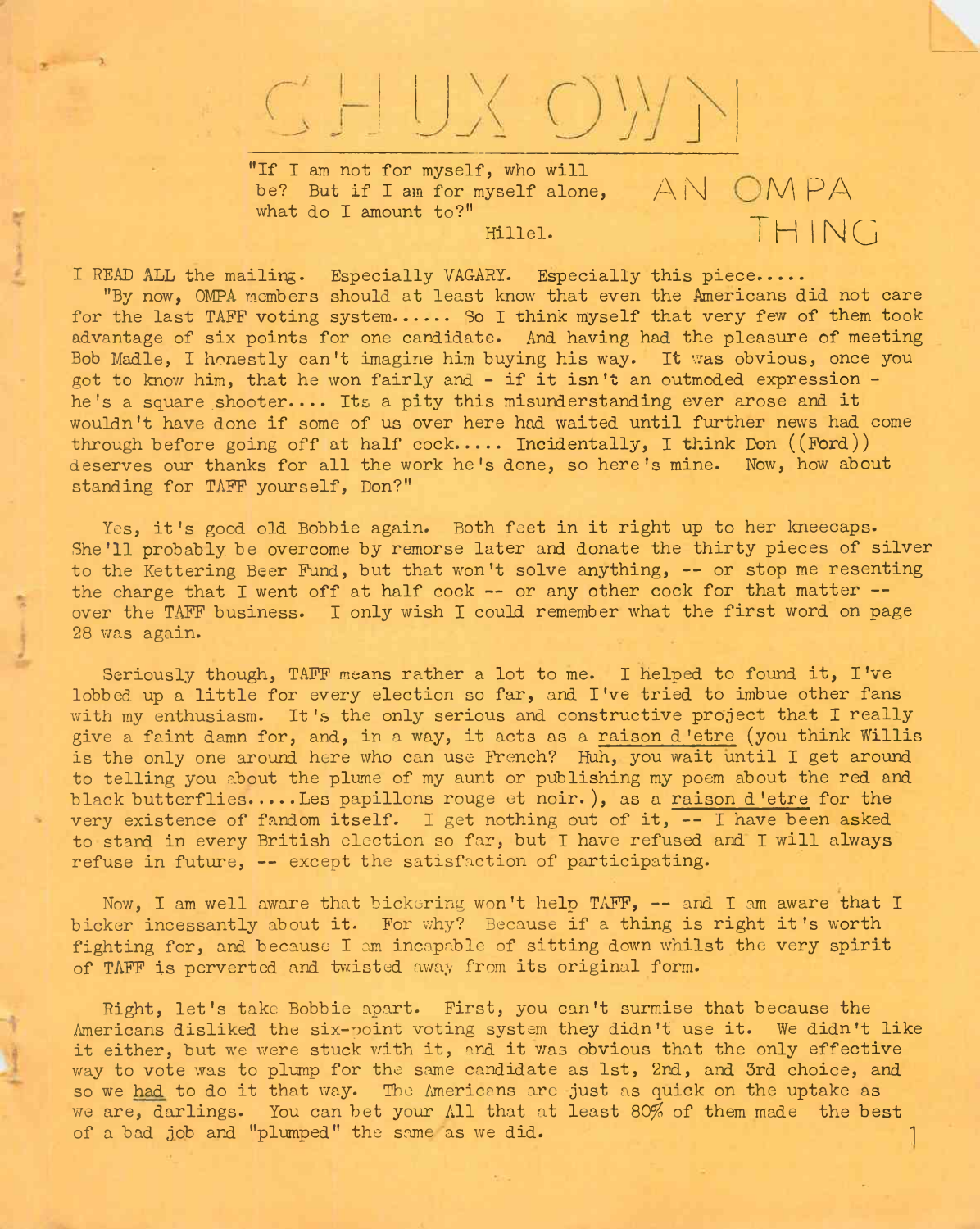Next, the undisputed fact that Madle was a "square shooter" does not automatically make him the ideal choice for TAFF or put his policies or beliefs above reproach. I am convinced that it is within the realms of probability that John Foster Dulles is a square shooter too, -- but I didn't vote for him either.

You see, you blithely ignore all the reasoned arguments of the "rebel group" and rush ahead with this delusion that TAFF is a sort of international popularity contest open to anyone who thinks he can claim the label of "faan. "

It isn't. It NEVER was. I was part of the group who dreamt up the idea at the 1953 Loncon, and although it was all delightfully vague, we did make one qualification for candidates. I will quote it from the first publicity that was ever given to TAFF -- Ken Slater's 1953 Convention Report. Here it is stated explicitly that the candidate SHOULD BE SOMEONE FAIRLY WELL KNOWN TO BOTH BRITISH AND AMERICAN FANDOM.

That's what I've been bitching about. When you, or Ford, or Gert Carr, or the Willis-is-a-bastard group that have been yowling their heads off Stateside can explain how Madle got over this hurdle, then I'll be glad to listen. Until then, any airy-fairy stuff about half cocks and square shooters is just pointless and you are selling the pass by publishing it.

Madle should never have been allowed to be nominated. He was NOT "fairly well known" over here and this made him ineligible. Only Ackerman, Ellington, Eney and Raeburn fulfilled the qualification, and the election should have been fought between them. This is what we were sore about. We were not "bad sportsmen" because "our" candidate didn't win, we are just annoyed that the one basic rule of TAFF was completely ignored. Anything else we could have borne, -- even Ford's odd insistence on using the six-point voting system because he had " counted some votes that way the previous year<sup>1</sup> -- but not this deliberate flouting of the one rule we made at the very beginning.

You want some more? Well, you know that every candidate was supposed to have five nominees before he could stand? That's another rule. In the last election only one candidate, (who happened to be Eney), had five nominees who actually voted in the election or made a contribution to TAFF. Two of Madle's nominators lost all interest after they had fixed it for him to stand, and did not vote nor contribute a solitary cent to the Fund. And he was by no means the worst either, --- with one candidate no less than 4 of his 5 nominators neither voted nor contributed. This is just farcical, — and. <sup>I</sup> doubt if even Ford can defend it without resorting to the biggest line of double-talk since the Delphic Oracle went out of business. It's not the least bit of good to drag up an assortment of all-American fuggheads and have them mouth into a tape-recorder about what a son-of-a-bitch Walt Willis is either. Facts can only be answered by more facts, -- not speculations on the Willis parentage.

And you want to give Ford a vote of thanks? You can include me out. I thought he had a Dictator Approach to the whole business. I thought him bigoted, stubborn, completely uncooperative, and I think the mess TAFF, is in now can be laid solely at his door. You go praise Caesar, darling. Me, I'm strictly the undertaker's assistant around here.

As for your final diabolical suggestion that Ford should stand for TAFF..... well, words fail me. Haven't you realised that if he won he'd run the fund for a whole year afterwards again? Not on your nelly, 0 moon of my delight.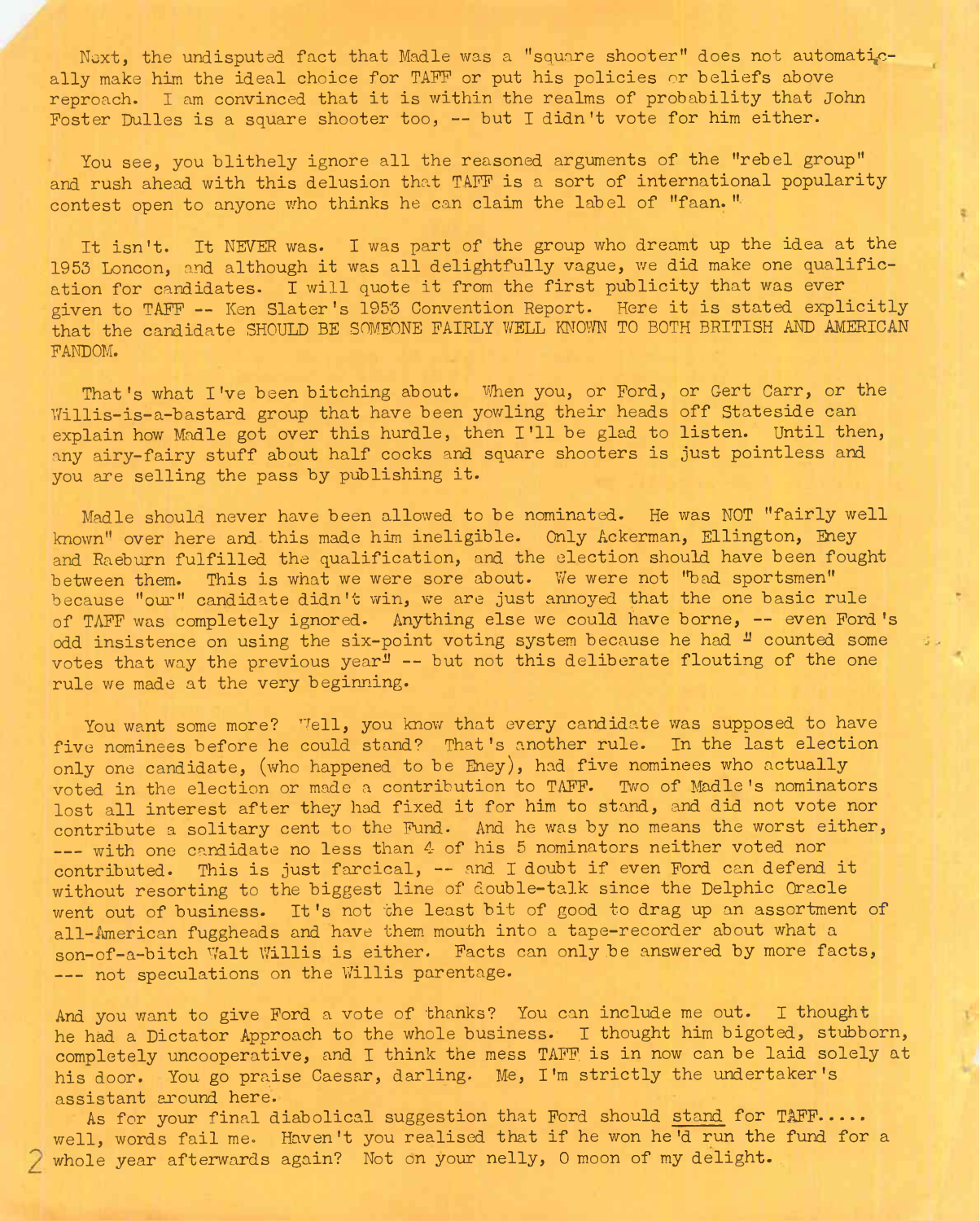Let's change the subject. Let's talk about holidays.

I suppose I could be called a cosmopolitan really. I can count up the 13 in French, and wish you a hundred thousand greetings in the Gaelic, and I could probably find my way around in Sweden as long as it didn't involve anything more complicated than Skoal! It's true that <sup>I</sup> have only Been Abroad once, — and maybe we did only spend seven hours in Dublin that day, — but everyone here knows that the ramifications of my mind are Cosmic, — let alone international, — and that's the thing that really matters, I always say. And what do you always say?

Anyway, when I got around to thinking about this year's holiday I decided that we'd get really adventurous this time. I would discover some quiet unspoilt corner of Europe, spend all of my 14 day vacation there, and then come back and entertain the office with my Experiences for the following twelve months.

So, I wrote to Mr Cook, and Sir Henry Lunn, and a million zillion other entreprenuers for their brochures and pamphlets and guide-books and maps, and after checking all the idyllic spots they listed, I decided that Majorca seemed a bit of all right and that we would go there.

<sup>I</sup> grabbed up the guidebooks, brochures, the pamphlets and the maps, — just like an CMPA mailing in glorious technicolor — and rushed off and dumped the whole 6 lbs of them into the lap of my fabulous red-headed dreamboat.

"Hon," <sup>I</sup> said to her, "let's go to this Majorca place, — this little black dot here just two eighths of an inch from Barcelona. Smashing place... much more classy than Southend... film stars go there... could fly out... be real lovely."

She pushed the guidebooks, the brochures, the pamphlets, the maps, and me, off her lap onto the floor.

"How much?" she said-

"Do not worry, O moon of my delight," I told her. (I have been on a Rubaiyat jag for the last couple of months, and most any female under fifty is liable to be awarded such satellite status.) "Do not worry. The thrice blessed Ford Motor Company are members of the Co-Partnership Travel racket, and I think I can fix it so that the holiday won't cost us much more than the usual air fare alone."

She looked pleased and thoughtful.

"It's very tempting," she said. "It rained every day when we went to Cornwall last year."

"Stacks of film stars go to this place," I said.

"And when we went to Devon the year before we only saw the sun once," she continued. "It would nice to have a warm and sunny holiday without having to worry if our fortnight includes the four days of the English summer. Er, ....... ...what film stars did you say go there?"

"ALL of 'em," I said expansively. "Brigitte Bardot, Martine Carol, Diana Dors, Rossanna Podesta...." I saw her frown beginning and changed the record hurriedly, ".... Curd Jurgens, Alec Guinness, Dave Niven, Larry Olivier."

She smiled dreamily. She had a bit of a crush on Larry Olivier.

I got all persuasive and slipped my arm across her shoulders.

"Ghod," I said, "it'll be our best holiday ever. Imagine! Warm blue seas lapping softly on the silver sands of huge deserted bays..."

She sighed softly.

"...and a real tropic night with stars like handfuls of diamonds scattered across a black velvet sky..."

Another sigh.

"... and nothing to break the stillness except a whisper from the palms as the breeze caresses them, or a snatch of guitar music, softened by the distance, from the fiesta in the village behind the dunes.... one of those unbelievably huge tropic moons.... just you....alone......with me," I finished.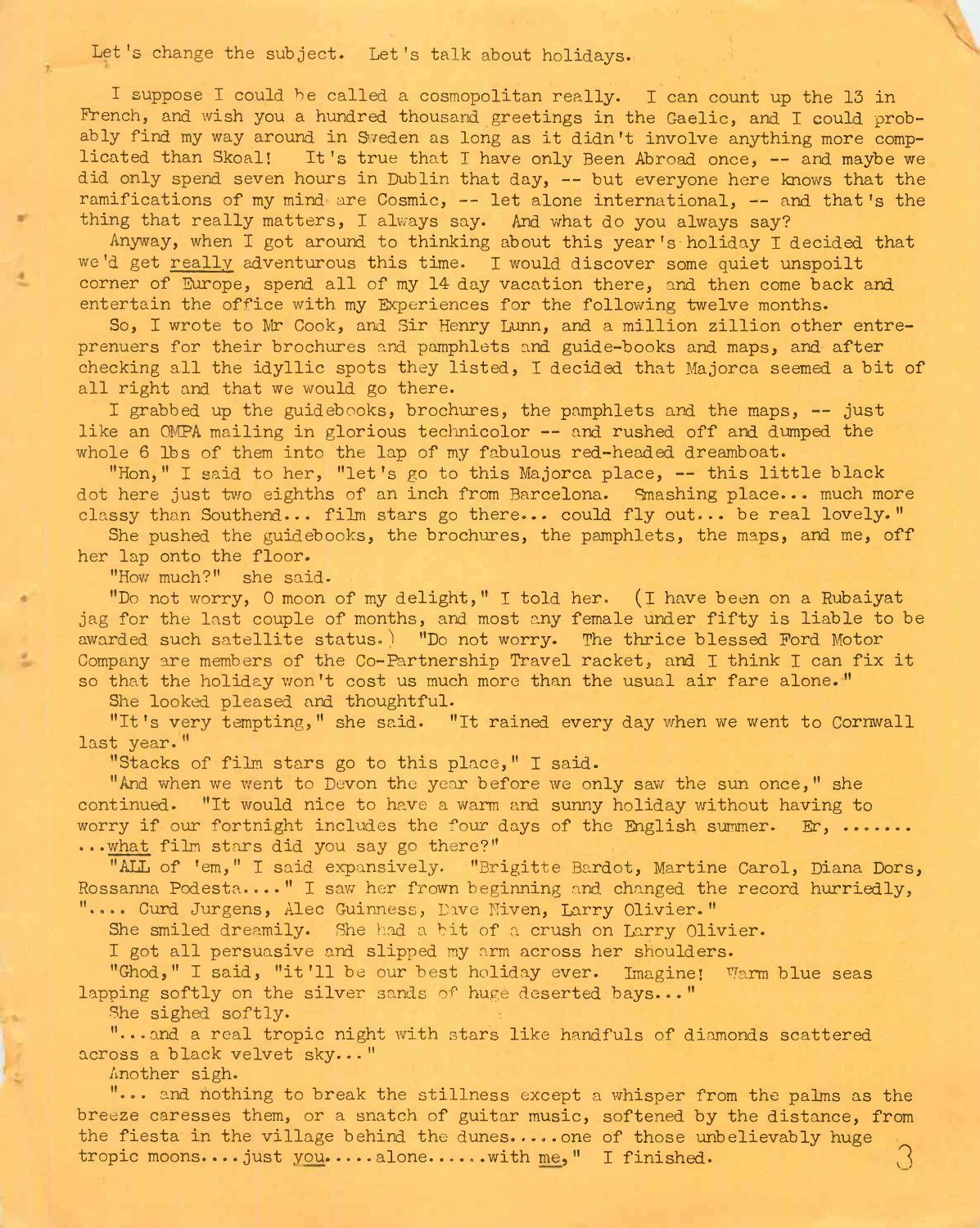She shrugged off the mood and my arm, and got up to make some tea. Two days later she gave me the old heave-ho. Looking hack on it, I have an idea that she had Olivier cast for the male lead instead of Harris, but anyway, the Majorca and red-headed dreamboat idea is definitely through.

Fortunately, I had managed to salvage the travel agency propaganda, and I began to look through again for the sort of place where I could enjoy myself without the dreamboat. No more were warm nights and solitude at a premium, and I no longer had to worry about James White trotting out his joke about 'B. E. A. only allows 30 lbs of baggage, -- but more if you're married to it.'

Eventually, I went over to Catford, consulted Joy and Ving, and returned home with a little guidebook about Paris. The more I look at the thing, the more I am taken with the place. It seems a very cosmopolitan place indeed, --- and chonk full of exciting places of interest. No, I was thinking of the Louvre and Notre Dame and suchlike, -- I will NOT be spending all my time in the Folies Bergere. Ho no. (I want to visit the Moulin Rouge, the Lido, Place Pigalle too!) Anyway, it seems probable that I will go there around the beginning of September. You'll probably hear all about it afterwards. And frequently.

If, by any chance, there are any other OMPAns interested in the idea of going to Paris, I'll be glad to hear from them, and perhaps *we* can arrange something. However, fabulous red-headed dreamboats amongst the congregation should write to me in confidence and I will be happy to make with the Majorca and tropical moon ploy again.

Sheila, my heart's darling, I think you'd be far more happier in Paris than in Blackpool.

000O000

One of the nicest things about the Clarke flat is the fact that they have very nearly as much reading matter there as the Keeper of the Printed Books has in his repository, and they are not half as fussy about lending it out either. I have a little difficulty with Sandersod, who is relatively new at the game, but I am certain that he will respond in time. He has taken to secreting some of the esoterica in his own room, but he will learn, as Joy and Ving learnt, that such tactics are worse than useless against a Collector of my calibre. Vincent, when I first enrolled him as a library-builder gave me no end of trouble. He used to shudder hopelessly whenever <sup>I</sup> walked in, (the Vince wince— an unconditional reflex), and stare at my empty suitcase with undisguised horror. Sometimes he would even lie to me, — try to pretend that he was exactly halfway through no less than 24 wartime ASFs simultaneously.

Naturally, I had no truck with such nonsense.

"Vincent," I would say to him, "remember we stand alone against the macrocosm. Remember that I am just a humble neofan and that it is your sacred stefnic duty to guide my feet along the road to trufandom and the enchanted duplicator. We are brothers, old mate. Always remember <sup>I</sup> am your FRIEND, Vincent, — and don't force me to write you off in disgust as a mean old bleeder."

Then, when he was looking suitably shamefaced, -- he didn't have that beard then and you could see all of his face right around to his ears, -- I would pointedly ignore the ASFs that he was proffering so abjectly, fill my suitcase with UNKNOWN WORLDS instead, and then stamp out in a huff.

I think it's a pretty good technique but you have to be tough about it. The idea is to get them scared, keep them scared, and don't soften up through sentimentality. Training is an arduous process, but it pays off in the end.

Even now I can remember the look of anguish on his face after he'd run off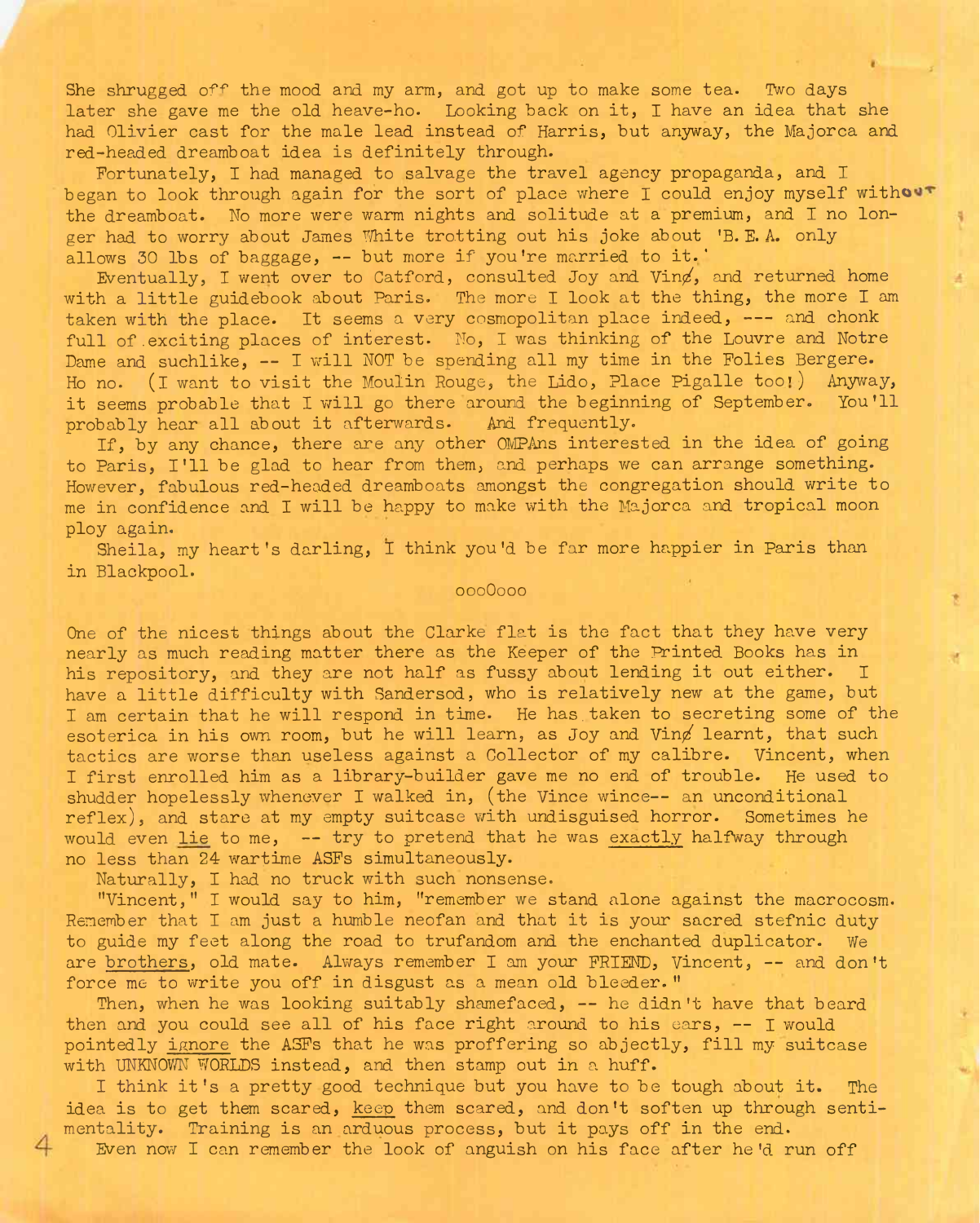half a GRUNCH that I'd stencilled for him before discovering that I'd transposed the bylines and given him credit for a poem entitled THE POSTMAN'S LAMENT, and Normal George the credit for the CRUNCH. I still don't know which worried him most,  $---$  the egoboo that he'd lost, or the egoboo that he was going to get.

Looking back on it, I think that was the weekend that Ving invented proofreading.

Nowadays, of course, he is a Changed Man. He cooperates perfectly. He takes the suitcase from me as soon as I arrive, fills it with whatever new stuff has come in since my previous visit, enquires politely after my Collection, (one of the largest in England now), and then hurries off to make me some tea.

No, seriously, what set me off on this was magazines and stuff. Joy and Vind seem to buy all the periodicals except THE CHURCH TIMES, and I was wondering what the rest of OMPA reads in the way of mundane literature. Personally I get through these:- Newspapers, — Express and Mirror. Weeklies — New Statesman & Nation, Time, The Smallholder, Popular Gardening, Woman, and Woman's Own. The last wo are only glanced at,  $--$  I don't buy them myself!  $--$  but the rest are read from cover to cover. I'd be interested in hearing what the rest of OMPA read  $---$  and I do hope you all share my addiction to the New Statesman....

000000000

You should have read the latest  $"$ -" by now. I trust you all noticed what Willis did to me, and that you have written to let him know just what a mean sod he is. Just because he's mailing the thing out without envelopes he drops my traditional quote from the bacover and gives the space to Peter Vorzimer's mum instead. It was <sup>a</sup> tradition, — <sup>a</sup> sort of HYPHEN hallmark to have at least one Harrisque quote there, but that means nothing to Willis. He drops me. He demands that I say something brilliant as well as dirty. He ignores me, and when I chide him gently he just laughs at me. I do not intend to argue about it. I shall remain aloof and pretend that I don't care in the least, but I do want to say just one thing. This:- HURRAH FOR GERTRUDE M CARR. So there.

0000Q0000

By now all the congregation should know that I always favour loose associations, and this one that  $V$ ing proposes in ZYMIC is no exception. In the last few years Anglofandom has withdrawn in on itself and we have become a clique. At one time there were doors leading from the macrocosm into fandom, -- doors like OPERATION FANTAST and the TWS/SS letter columns, — but for the most part these are now closed. At present it seems that we have only NEBULA to act as a recruiting station, and it's not enough.

Suppose that a potential fan contacts one.of the Nebula columnists or letterhacks. He'll get an answer, and, in time, his very first fan mag. Think about the current crop of fanzines and imagine his reaction. If he's lucky he'll understand 10% of the allusions and the rest will go over his head. Unless he's <sup>a</sup> very rare bird indeed, he'll not be asking for <sup>a</sup> second copy, — and we can't blame him either.

Yes, it's the old "are we too esoteric" argument again. We are, of course,-but we like it that way and I'd hate to see the clannishness lost myself.

What we have to do is educate the poor swine until they can mingle with us and understand what's going on. We need a primer: something like Tucker's NEOFAN GUIDE, but a bit more extensive and informative, --- and we need a few protective wings to tuck the fledglings under until they can get around by themselves.

If Vincent's association will take care of this it will have all my blessings, some of my Valuable Time, and some of my money. Will you help too?